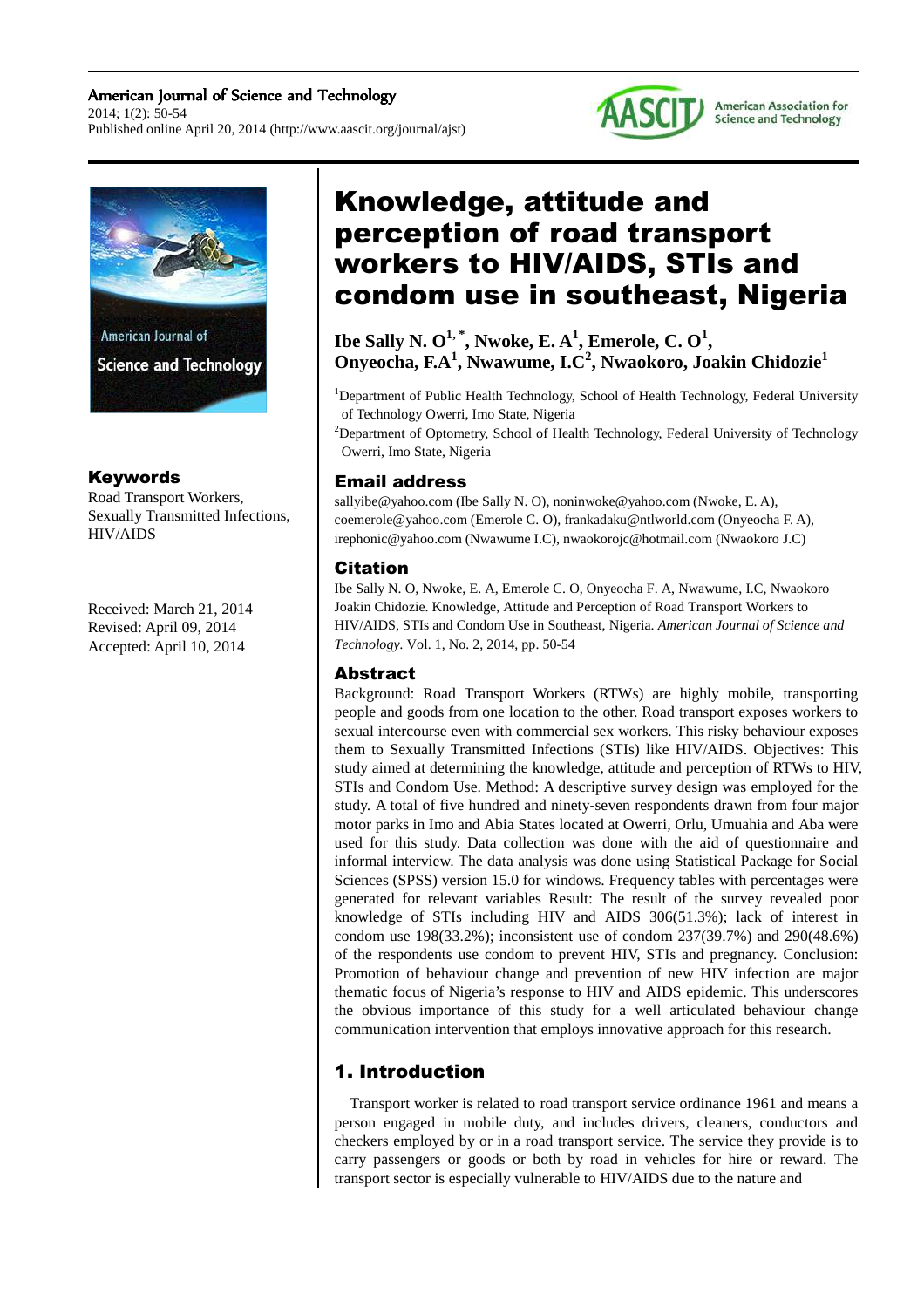environment of its workplace and economic activities. Transport workers and staff who work long hours and away from home and family such as long distance truck drivers, seafarers, international air transport employees, and construction workers are often at risk of engaging in risky sexual behavior that can lead to HIV infection and other Sexual Transmitted Infections (STIs) (World Bank, 2009). Worldwide, Nigeria has the second highest number of new infections reported each year, and an estimated 3.7 percent of the population are living with HIV (UNAIDS, 2012; Federal Republic of Nigeria, 2012). Although HIV prevalence is much lower in Nigeria than in other African countries, such as South Africa, Ethiopia and Zambia, the size of Nigeria's population (around 166.6 million) means that by the end of 2011, there were an estimated 3.4 million people living with HIV(UNAIDS, 2012). Approximately 210,000 people died from AIDS in Nigeria in 2011 (UNAIDS, 2012) and, in 2012, the national life expectancy was 52 years (UNDP, 2013). Although national life expectancy remains low, this figure has been rising since access to antiretroviral therapy became available in the mid-2000s (UNDP, 2006).

Long distance travelling has been implicated to be a risk factor in HIV infections. The drivers are mostly at risk because of they leave their families frequently to satisfy their sexual need by patronizing commercial sex workers (CSWs) and engaging in casual relationship with female hawkers in stop stations. The sexual risk behaviours that lead to increased incidence of HIV and STIs include unprotected sexual intercourse, premarital sex, extramarital and commercial sex, multiple sexual partners and extra-vaginal sex as in homosexuals as Peter, (2002) stated. The resulting co-mingling of the two mobile, sexually active, high-risk populations explains high prevalence of HIV and STI rates in truck drivers and the subsequent spread of the disease through the African continent. In addition to having sex with CSW, most truck drivers have regular girlfriends or wives at home who are likely to become infected with HIV by their husbands and boyfriends, and continue spreading the virus in their local communities (Hudson, 1996). Studies have however shown that despite high risk behaviours, long distance drivers consider themselves at low risk and so are not taking preventive measures in protecting themselves. (Stratford et al, 2000)

Road Transport Workers (RTWs) are listed among the most-at-risk population (MARPs) for HIV infection alongside Female Sex Workers (FSWs), Intravenous Drug Users (IDUs), Men who have Sex with Men (MSM), Young People and Members of the Uniformed Services (National Agency for the Control of AIDS (NACA, 2010). The nature and workplace of RTWs exposes them to nonmarital sexual intercourse even with commercial sex workers (Society for Family Health (SFH) and Action Aid International Nigeria, (Action Aid, 2006). The chances of road transport workers of contracting HIV and STIs are

high and when they involve in sex, transmit to their partners. Most long distance drivers do have sexual partners at all their "STOP OVERs''. Multiple sexual partners has behavioral link with higher level of STIs (Spradley and Allender, 1996). Park, (2007) identified some demographic and social factors that predispose to STIs especially in developing countries which include population explosion marked by increase in young people, commercial sex work, travelling, changing behavioral patterns, alcoholism which impairs judgment. According to Park (2008), who noted that STIs are major public health challenge as the true incidence world over, is not known due to inadequate reporting emanating from the secrecy that shrouds the infection? STIs are transmitted mostly through sexual contact (which can be vaginal, anal or oral) from one person to another. They are caused by wide range of bacterial, viral, protozoa, fungal agents and ectoparasites with more than twenty agents under the five broad classifications. The risk of STIs varies depending on the number of partners involved in sexual intercourse including partner of partners.

The aim of this study was to determine the knowledge, attitude and perception of RTWs to STIs, HIV/AIDS and Condom Use. The information gathered formed input for the design of an appropriate STIs and HIV prevention education intervention programme for the target population. For this study, RTWs consisted of commercial motor drivers and their assistants who were either interstate or intrastate operators are considered. The type of vehicles they use ranged from small, mini, big or luxury buses and small vehicles like the saloon and station wagon cars.

#### 2. Methodology

A descriptive survey design was employed for the study. Five hundred and ninety seven (597) road transport workers from four major motor parks in Imo and Abia State were recruited between January and March, 2014. The motor parks are located at Owerri and Orlu for Imo State and Umuahia and Aba for Abia State. The selection of these two states was purposive being states approved by the funding agency while the selected sites were the major motor parks in the study area. Other criteria for the selection of motor parks include among others; number of drivers/vehicle that use the park, existence of National Road Transport Workers Union with well constituted executives, lack of previous similar interventions and availability of allies typified by presence of restaurants/eating houses, drinking parlous (joints), and hawkers.

Semi-structured questionnaire and informal interview were used for data collection by trained research assistants. The questionnaire was made up of three sections covering demographic characteristics of respondents, knowledge, attitude and perception of STIs, HIV/AIDS and condom use. Knowledge of respondents was assessed based on their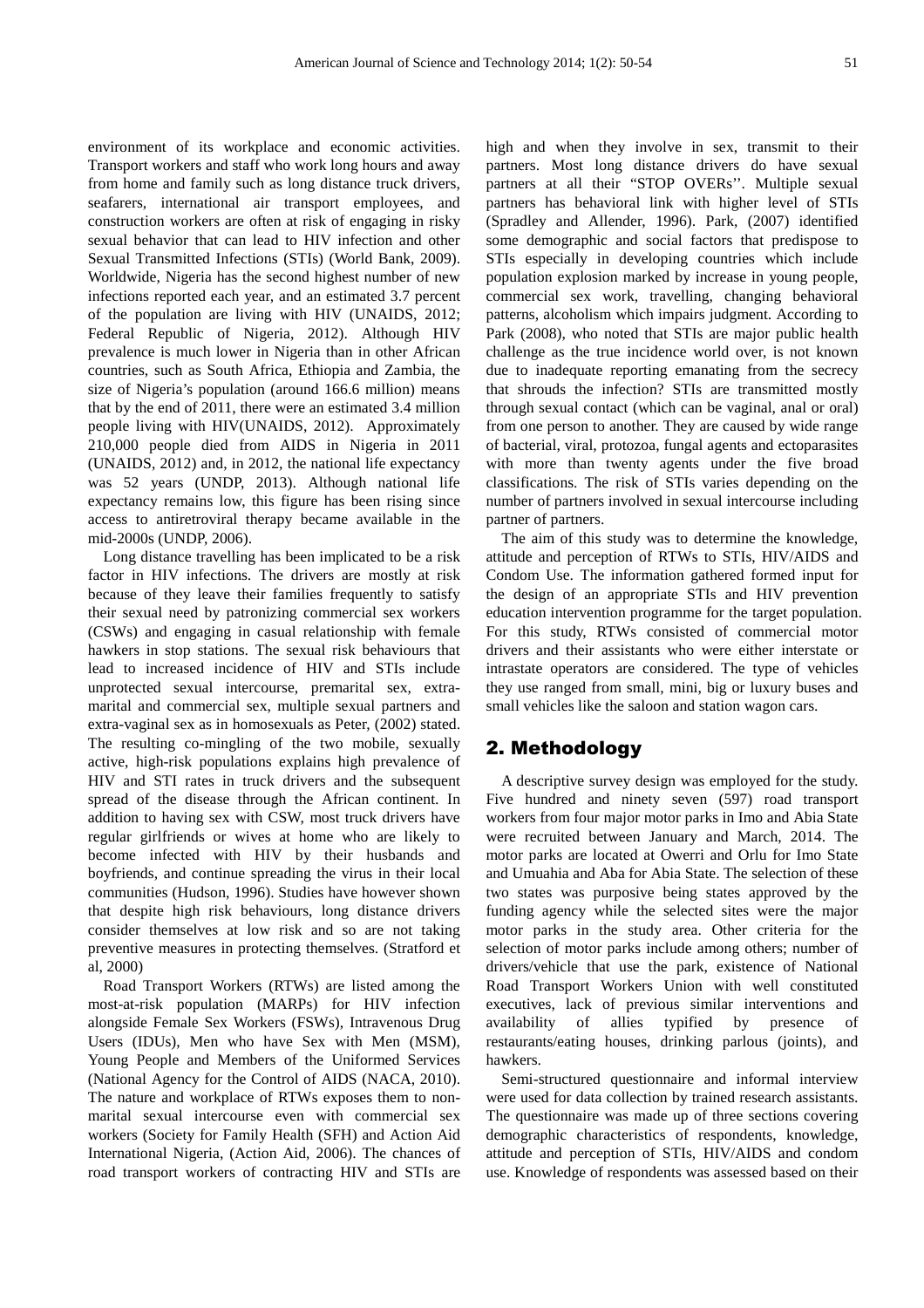ability to correctly state or describe in full the meaning of HIV, AIDS and STIs. The knowledge of respondents were assessed on the routes of transmission; ways of prevention; signs and symptoms; difference between HIV and AIDS; challenges faced by people living with HIV; meaning of condom and indication for its use. The time for data collection was worked out with their union executives bearing in mind the nature of their job. This guaranteed minimal interference with their daily schedule reducing undue hurry which might affect the quality of information gathered. The data was coded into computer software and analyzed using Statistical Package for Social Sciences (SPSS) version 15.0 for windows. Frequency tables with percentages were generated for relevant variables for presentation of important observations*.*

## 3. Results

The results are presented in four broad headings: Demographic characteristics of respondent; Knowledge of HIV/AIDS, STIs and condom; Attitude and perception of HIV, AIDS, STIs and Condom use.

#### 3.1. Demographic Characteristics of Respondents

The five hundred and ninety-seven (597) respondents consisted of 507 (84.9%) males and 90 (15.1%) females. The ages of the respondents ranged from fifteen (15) years to sixty (60) years with mean age of  $38.3 \pm 9.4$ years. 21(3.5%) were aged above 55 years, 63 (10.6%) were aged between 15 to 25years, 162 (27.1%) were aged 26 to 35years, 231 (38.7%) were aged 36-45 years while 120 (20.1%) were aged 46-55 years. Out of 597 of the respondents, male had 507(84.9%) while female had 90(15.1%). For the marital status of the respondents, four hundred and seventy-one (78.9%) of them were married while 126 (21.1%) were single (Table 1, indicated).

#### 3.2. Knowledge of HIV/AIDS, STIs and Condom

Concerning the knowledge of respondents on HIV/AIDS, STI and condom, three hundred and six (51.3%) out of 597 respondents had poor knowledge of HIV/AIDS, STIs and Condoms, 54 (9.0%) had good knowledge of HIV/AIDS, STIs and Condoms, while moderate knowledge of HIV/AIDS, STIs and Condoms, had 237(39.7%). Three hundred and ninety (65.3%) of the respondents could state the difference between HIV and AIDS while 207 (34.7%) had poor and could not state the difference between the two. However about 284 (47.6%) of them were knowledgeable on the routes of HIV transmission and prevention while 313 (52.4%) of the respondents had poor knowledge as seen in table 2. With regards the knowledge of STI's, about 290 (48.6%) have a good knowledge of STIs while 307 (51.4%) did not. Most of the respondents 486 (81%) had seen condom before

and could recognize it while the rest 111(19%) had never seen condom and could not recognize it (Table 2 indicated).

#### 3.3. Attitude of Respondents toward HIV/AIDS, STI's and Condom

297 (49.7%) had access to HIV counseling while 300(50.3%) had not. 315(52.7%) respondents claimed to know their HIV status while 282(47.3%) said they did not know their HIV status. 399(66.8%) out of 597 respondents had used condom before while 198 (33%) had never used condom for sexual intercourse. Reasons for condom use as given by those who had ever used include: to prevent HIV and STIs and prevent pregnancy 361(60.4%) and used it before getting married during extra marital sexual intercourse 236(39.6%). The 398(64.8%) respondents who had never used condom gave reasons for their non-use as: condom hinders sexual satisfaction while 208(36.2%) stated that they had not used condom because they were still virgins as shown in table 3.

#### 3.4. Perception of the Respondents HIV/AIDS, STI's and Condom Use

Majority 316(53%) of the respondents strongly agree on the effectiveness use of condom in the prevention of STI, HIV transmission while 281(47%) the prevention of pregnancy.72(12%) of the respondents strongly agree that wearing condom during sexual intercourse does not affect the level of pleasure. 72(12%) strongly agree that it is a sin to use condom and 72(12%) strongly agree that a true Christian or a true Muslim should not use condom. 179(30%) strongly agree that HIV infection is as a result of promiscuity. 101(17%) strongly agree that HIV positive status of a friend or relation will not affect their relationship with such a person.  $101(17%)$  strongly agree that anyone can be infected by HIV (Table 4 indicated).

*Table 1. Demographic characteristics of Road Transport Workers.* 

| Demographic<br>characteristics | <b>Frequency</b><br>$(n=597)$ | Percentage (%) |
|--------------------------------|-------------------------------|----------------|
| Age                            |                               |                |
| $15 - 25$                      | 63                            | 10.6           |
| 26-35                          | 162                           | 27.1           |
| 36-45                          | 231                           | 38.7           |
| $46 - 55$                      | 120                           | 20.1           |
| >55                            | 21                            | 3.5            |
| Gender                         |                               |                |
| Male                           | 507                           | 84.9           |
| Female                         | 90                            | 15.1           |
| Marital status                 |                               |                |
| Married                        | 471                           | 78.9           |
| Single                         | 126                           | 21.1           |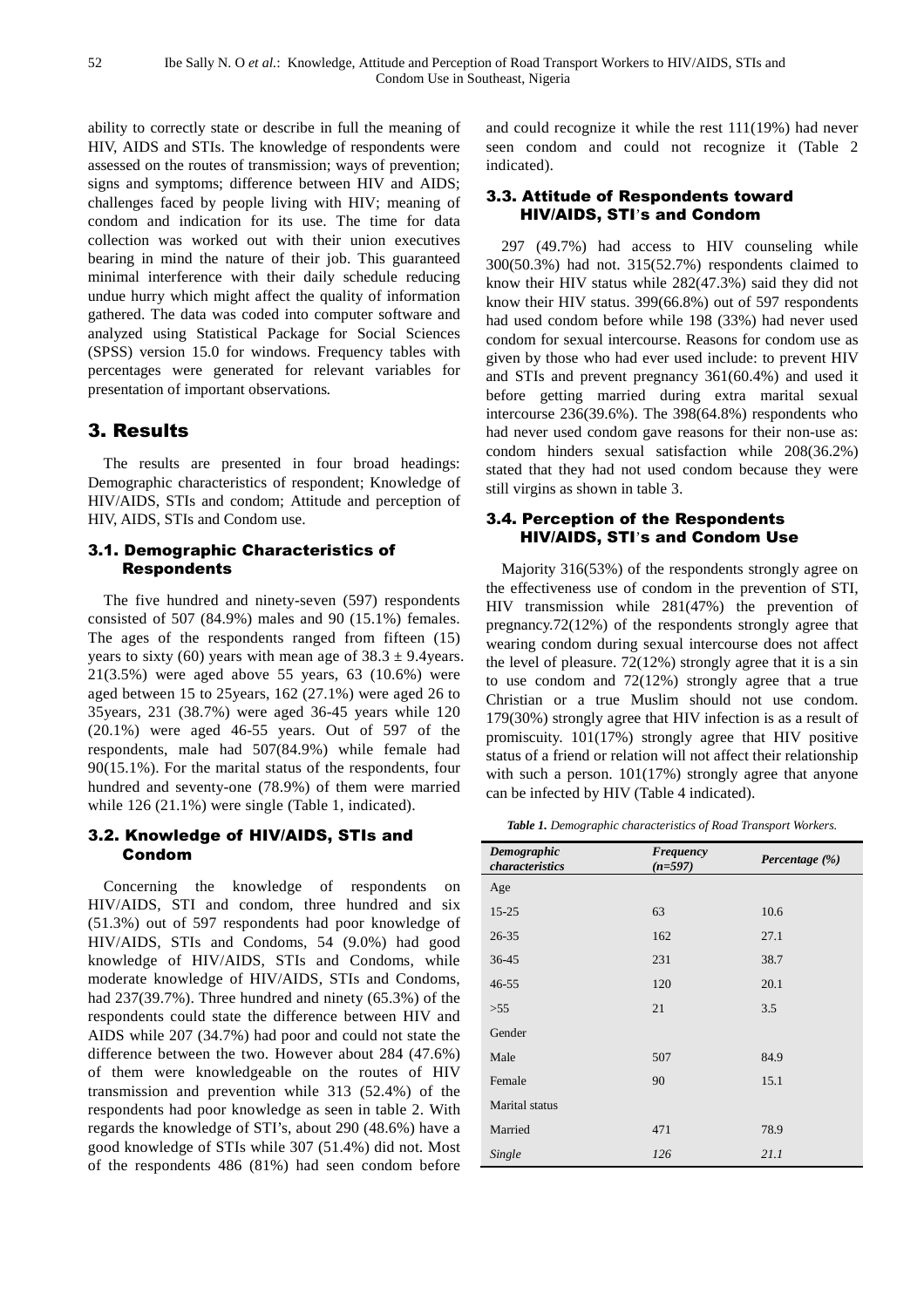*Table 2. Knowledge of respondents on HIV/AIDS, STI's and Condom use.* 

| <b>Characteristics</b>               | Frequency(n<br>$=597$ | Percentag<br>e(%) |
|--------------------------------------|-----------------------|-------------------|
| Overall Knowledge on HIV and AIDS,   |                       |                   |
| STI's and Condom                     | 54                    | 9.0               |
| Good                                 | 237                   | 39.7              |
| Moderate                             | 306                   | 51.3              |
| Poor                                 |                       |                   |
| Knowledge and difference between HIV |                       |                   |
| and AIDS                             |                       | 65.3              |
| Good knowledge                       | 390<br>207            | 34.7              |
| Poor knowledge                       |                       |                   |
| Route of HIV transmission and        |                       |                   |
| prevention                           | 284                   | 47.6              |
| Good knowledge                       | 313                   | 52.4              |
| Poor knowledge                       |                       |                   |
| Knowledge of Sexually Transmitted    |                       |                   |
| <b>Diseases</b>                      | 290                   | 48.6              |
| Good knowledge                       |                       |                   |
| Poor knowledge                       | 307                   | 51.4              |
| Have you seen condom before          |                       |                   |
| Yes                                  | 486                   | 81.4              |
| No                                   | 111                   | 18.6              |

| Table 3. Attitude of respondents toward HIV/AIDS, STI's and Condom. |  |  |  |  |  |
|---------------------------------------------------------------------|--|--|--|--|--|
|---------------------------------------------------------------------|--|--|--|--|--|

| <b>Characteristics</b>                   | <b>Frequency</b> (n<br>$= 597$ | <b>Percentag</b><br>e(%) |
|------------------------------------------|--------------------------------|--------------------------|
| Overall Knowledge on HIV and AIDS,       |                                |                          |
| STI's and Condom                         | 297                            | 49.7                     |
| Had access to HIV counseling             | 300                            | 50                       |
| Had no access                            |                                |                          |
| Know HIV status                          |                                |                          |
| Yes                                      | 315                            | 52.7                     |
| N <sub>0</sub>                           | 282                            | 47.3                     |
| Used<br>condom<br>before<br>– HIV<br>for |                                |                          |
| transmission and prevention              |                                |                          |
| Yes, used                                |                                |                          |
| Never use                                | 399                            | 66.3                     |
| Reason to use condom                     | 198                            | 33.2                     |
| To prevent HIV and STIs and prevent      |                                |                          |
| pregnancy                                | 290                            | 48.6                     |
| Used before marriage during<br>$ex-$     | 307                            | 51.4                     |
| marital sex                              |                                |                          |
| Reason for never use condom              |                                |                          |
| Never used condom, it hinder sexual      |                                |                          |
|                                          | 389                            | 64.8                     |
| satisfaction                             | 208                            | 36.2                     |
| Still virgins                            |                                |                          |

|  |  | Table 4. Perception of respondents on HIV/AIDS, STI's and Condom. |
|--|--|-------------------------------------------------------------------|
|  |  |                                                                   |

| <b>Characteristics</b>                                                 | Frequency(n=597) | Percentage<br>$($ %) |  |
|------------------------------------------------------------------------|------------------|----------------------|--|
| Perception of respondents on effectiveness use of condom               |                  |                      |  |
| Effectiveness use of condom in                                         |                  |                      |  |
| the prevention of STIs                                                 | 316              | 53                   |  |
| Strongly agree it prevention of                                        | 281              | 47                   |  |
| pregnancy                                                              |                  |                      |  |
| Perception of respondents on use or not of condom during sexual        |                  |                      |  |
| intercourse                                                            |                  |                      |  |
| Agree that condom use during                                           |                  |                      |  |
| sex does not affect the level of                                       | 72.              | 12.                  |  |
| pleasure                                                               |                  |                      |  |
| Strongly agreed that it is a sin to                                    | 72               | 12                   |  |
| use condom                                                             |                  |                      |  |
| Agreed that a true Christian and                                       | 72               | 12                   |  |
| Muslim should not use condom                                           |                  |                      |  |
| Agree that HIV infection is as a                                       | 179              | 30                   |  |
| result of promiscuity                                                  |                  |                      |  |
| Strongly agree that HIV positive<br>status of a friend will not affect | 101              | 17                   |  |
| their relationship                                                     |                  |                      |  |
| Strongly agrees that anyone can                                        |                  |                      |  |
| be infected by HIV.                                                    | 101              | 17                   |  |
|                                                                        |                  |                      |  |
| Total                                                                  | 597              | 100                  |  |

#### 4. Discussion

In this survey, about 48.6% out of 597 respondents in the study groups have a good knowledge of STIs and HIV/AIDS as reported in a similar study carried out in India in 1999 where only 56% of the drivers were aware of HIV/AIDs infection (Singh and Malaviya, 1994). This increased awareness or knowledge might be due to the increased health education about the infection on mass media over the years. The good knowledge or awareness of HIV/AIDS in this study was corroborated by a study done by Odeyemi and Osibogun (2003), in Lagos, Nigeria among drivers and conductors, in which 97.2% of the respondents had heard of HIV infection. The result of this study was in line with the work done by Odeyemi and Osibogun (2003) where 65.3% of the respondents from this study, heard and have good knowledge of HIV/AIDs and can differentiate between HIV and AIDS. High awareness of HIV/AIDS amongst truckers also does not imply they always have the necessarily knowledge of transmission routes and prevention methods. For instance, work done in a Burkina Faso, nearly all (96%) road transport workers of high-risk populations have heard of AIDS, their knowledge of HIV transmission routes, transmission risk and available preventive measures was quite low (Meda et al, 1998) when compare to the result of this study where HIV transmission and prevention had 66.3%. In a 2001 survey of Mozambican truckers, only a quarter could point out positive aspects of condom use (Mohamed & Pacca, 2002.) In studies of Kenyan truck drivers, almost all of them (99%) have heard of HIV/AIDS (Bwayo et al., 1991), although the extent of knowledge about specific aspects of HIV/AIDS was less consistent.

Truck drivers also seem to have a problem translating the knowledge they do have into perception of individual risk, and denial is a part of their attitudes to HIV/AIDS. In a Burkina Faso study cited above, fewer than half of drivers felt they were at risk, and less than one-fifth (18%) reported using condoms when compared to this study where there was observed increase in condom use of 66.3% and increased awareness shows the effectiveness of the education programme on HIV/AIDS.

Road transport workers belong to the most-at-risk population of HIV infection (NACA, 2010; SFH and Action Aid, 2006). The poor knowledge of HIV/AIDS, STIs and condom use of 51.4% in this study will hinder the adoption of preventive behaviours. This is evident in the low use of condom among respondents. Those that ever used condom appear not to be consistent and might not have used it correctly. This is clearly evidenced in the response of those respondents that claimed to have used condom "once in a while". Even those that said they used condom regularly meant "most times'' rather than ''always''. Protection from HIV and other STIs transmission by condom use can only be effective if condom is consistently and correctly used. If not, the infection rate is as for the non-condom users (Finger, 1996).